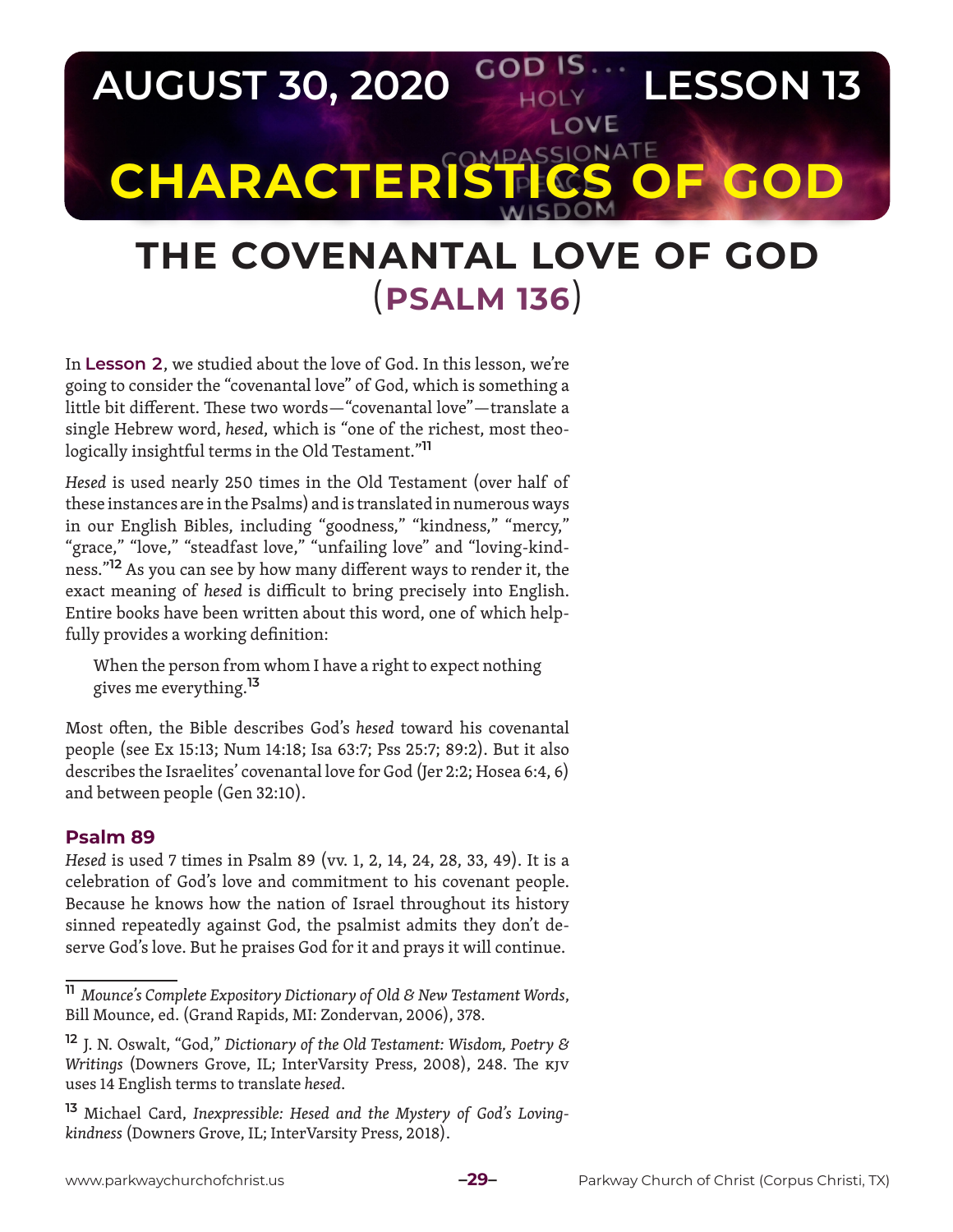#### **Psalm 136**

Throughout Ps 136, the phrase, "for his *hesed* endures forever," is used repeatedly. This is a historical psalm that recounts God's protection and guidance of his people from the exodus until the conquering of Canaan. It celebrates God's loyalty to his people.**<sup>14</sup>**

#### **Ruth**

In the book of Ruth, God's *hesed* takes center stage. The term is only used three times (Ruth 1:8; 2:20; 3:10), but these are key places.

- **Ruth 1:8.** Despite faulting God with the tragedy of losing her husband and two sons, Naomi prayed for God's "kindness" toward her Ruth.
- **Ruth 2:20.** After finding out that Ruth has begun gleaning in Boaz's field, Naomi praises God for his "kindness." She knew that Boaz was a close relative and could legally "redeem" them.
- Ruth 3:10. Boaz thanks Ruth for her "kindness," since she chose him to marry and didn't go searching for a younger suitor.

At the end of the narrative, we see God credited with providing for Naomi's wellbeing (Ruth 4:14). And God was also at work bringing about the great King David for his covenant people (Ruth 4:22).

## **Larry's Application**

As we conclude this study on "Characteristics of God," I think this is a great one for us to close our study with. Let's consider a few of the ways that we can look at our own lives and see that the *hesed* of God is everlasting, that God is full of mercy, and how we should live our lives as a result.

**1. God has cared for us since the beginning.** In Psalm 139, we see beautiful words regarding the way that God has cared for people. David says that God has "searched me and known me" in v. 1. David describes how God knows him and that, no matter where he goes, God is there. David takes comfort in that fact. And so should we, knowing that God knows us better than we know ourselves.

What an awesome thought and a beautiful passage for us to consider. When things are going bad for us we should know that God is already in the future. God knows what we have needed since before we were formed. One of the things that God knew that we would need is a Savior and he planned that long before we were ever even here.

**2. God cares for his covenant people.** Consider Psalm 89. Beginning in verse 19 we see God speaking and in verse 20 he says, "I have found David my servant; with holy oil I have anointed him."



**<sup>14</sup>** See also Pss 106:1; 107:1; 118:1.) It is interesting that Paul also speaks of God's love as lasting forever (1 Cor 13:13).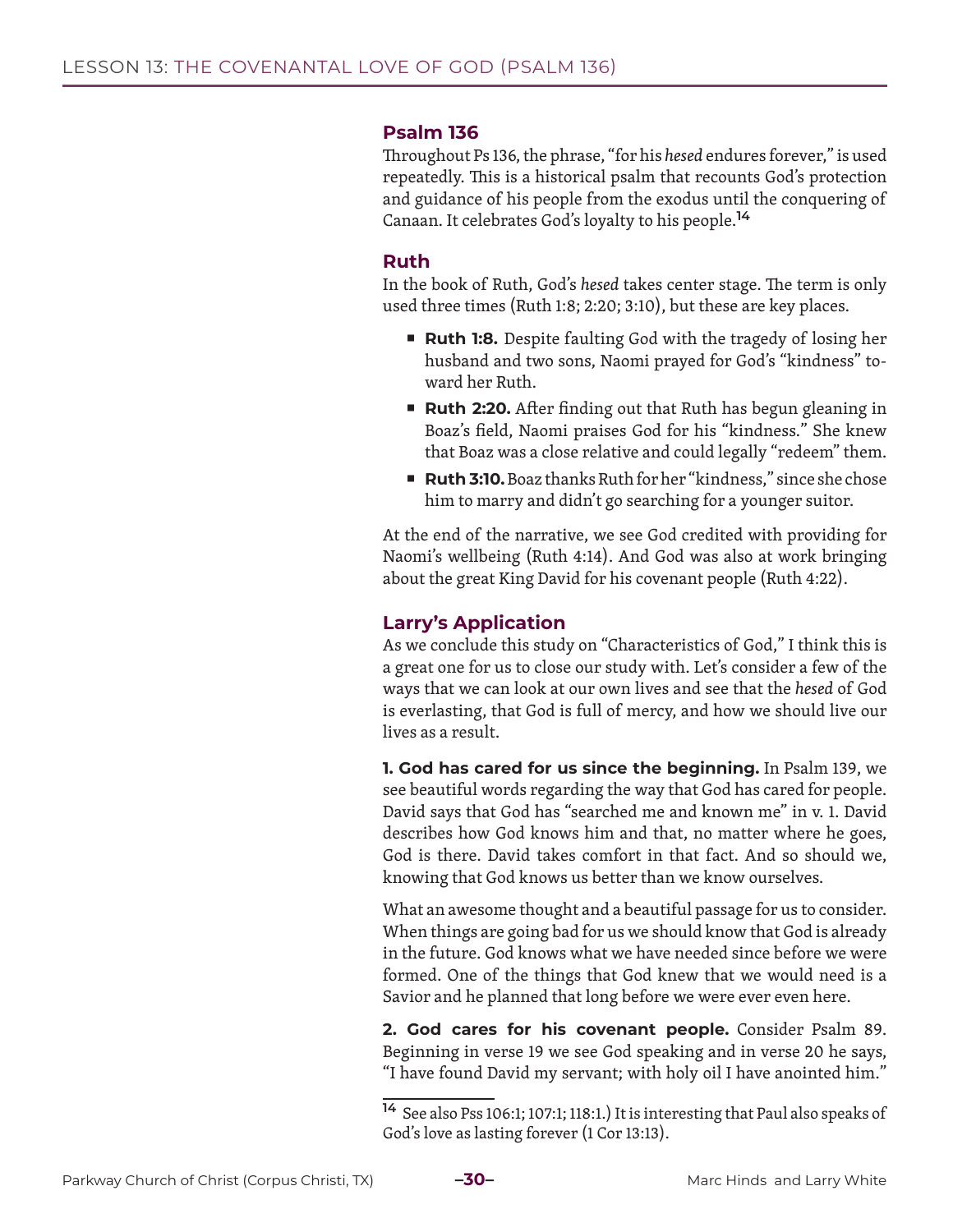Verse 23 says, "But I will crush his adversaries before him." Verse 28 says, "My lovingkindness [*hesed*] I will keep for him forever and my covenant shall be confirmed to him." In verse 34, God reminds us that "My covenant I will not violate nor will I alter the utterance of my lips." And finally, in vv. 36–37 we see that

His descendants shall endure forever and his throne as the sun before me. It shall be established forever like the moon, and the witness in the sky is faithful.

Has God violated his covenant with David or has his throne been established forever? One of the things that I always try to point out in scripture is Jesus. We know that on Earth that Jesus was descended from David. Through Jesus this covenant has remained. Jesus is on his throne forever. It is a comforting thought that God cares for and keeps his promises, especially to his covenant people. If God keeps his promises and cares for his covenant people, then there are promises to us that we can know for certain that God will keep.

**3. God shows mercy.** Along those very same lines is the fact that God shows mercy. None of us are perfect. Paul says this to the Roman brethren in Romans 3:23 when he says that all have sinned and fall short of the glory of God. It is a big deal for us to understand that we do sin and that as a result we find ourselves separated from God. Paul would tell these brethren that they were justified "as a gift" (verse 24). Romans Chapter 5, Titus 3, and Ephesians 2 explain this further; but I want to look at the passage in Ephesians 2. Paul begins by telling them that "you were dead in your trespasses and sins" (2:1) but he gives them the good news in Eph 2:4–10. They've received grace!

Because of the mercy of God and his love, we have been saved. It is a gift of God. The thing about mercy is that we could never deserve it on our own. We could never do enough to warrant it. God grants it to us, his covenant people, because of the great love that he has for us.

**4. What should we do about it?** We all know the story of the Good Samaritan found in Luke 10:25–37. To recount it, there was a lawyer who wanted to test Jesus and asked him what he should do to inherit eternal life. Jesus asked him what was written in the law and the lawyer answered, "You shall love the Lord your God with all your heart, and with all your soul, and with all your strength, and with all your mind; and your neighbor as yourself." Jesus told him that this was correct and that he should do that and live. The lawyer then asked, "Who is my neighbor?" at which time Jesus told the parable of the Good Samaritan.

A traveler fell victim to robbers. He was beaten, stripped, and left half dead, with no way to help himself. We have all been in situations where there was no way that we could help ourselves.